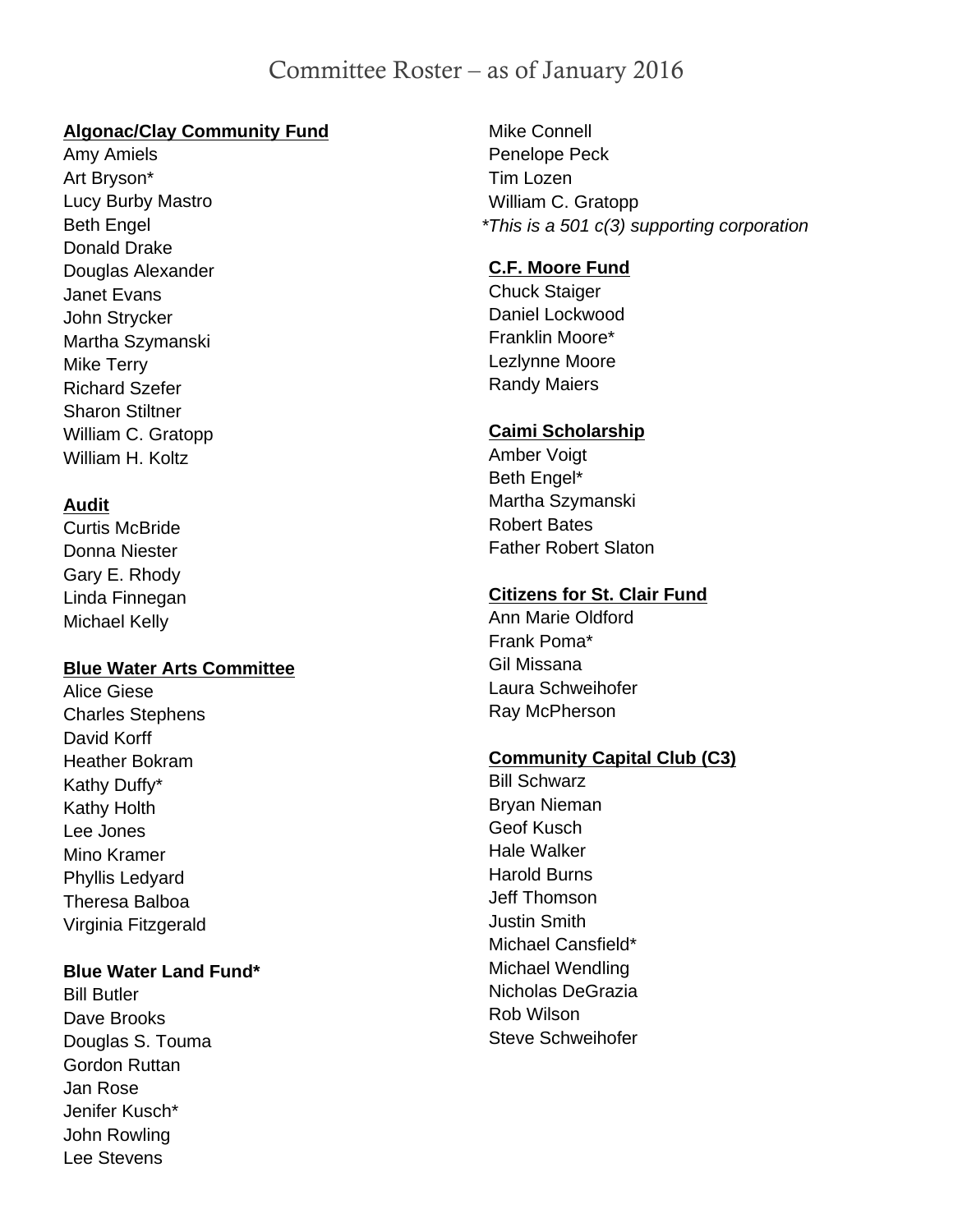### **Darin Conrad Memorial Scholarship**

Alberta Conrad Capac HS Counselor Denise Palmateer Melissa Hutchinson Mike Mrozinski Norbert Conrad

## **DSLT Fund**

Chuck Staiger Daniel Lockwood Franklin Moore\* Lezlynne Moore Randy Maiers

## **Eastern Michigan Christian Foundation**

Brian Gwisdala Jeff Kaczperski John H. Minor John Kendrick John Romine\* Marty Doorn Michael Kimmerly Thomas Z. Harvey

# **Executive**

Bill Schwarz Donna Niester Janal Mossett Michael Cansfield Michael Wendling Randa Jundi-Samman Rasha Demashkieh

#### **Executive Compensation**

Chuck Kelly Don Fletcher\* Michael Cansfield

#### **Governance**

Bassam Nasr Chuck Kelly Douglas S. Touma Phyllis Ledyard

Roy Klecha Catherine Wilkinson William Oldford\* Martin Wiess

#### **Grants**

Bryan Neiman David O'Connor Denise Brooks Ellen Ross Gigi Mericka Hale Walker\* John Tomlinson Lindsay Adams-Fitchett Mary Whaling Michael McCartan Michael Wendling Patti Ryan Phyllis Ledyard Rasha Demashkieh Rob Patterson S. Douglas Touma Steve Disser Susha Reddy

# **H & H Whiting Memorial Fund**

Chuck Staiger Daniel Lockwood Franklin Moore\* Lezlynne Moore Randy Maiers

#### **Legal Advisory**

Douglas S. Touma\* Steven Hill

#### **Mary Moore Fund**

Chuck Staiger Daniel Lockwood Franklin Moore\* Lezlynne Moore Randy Maiers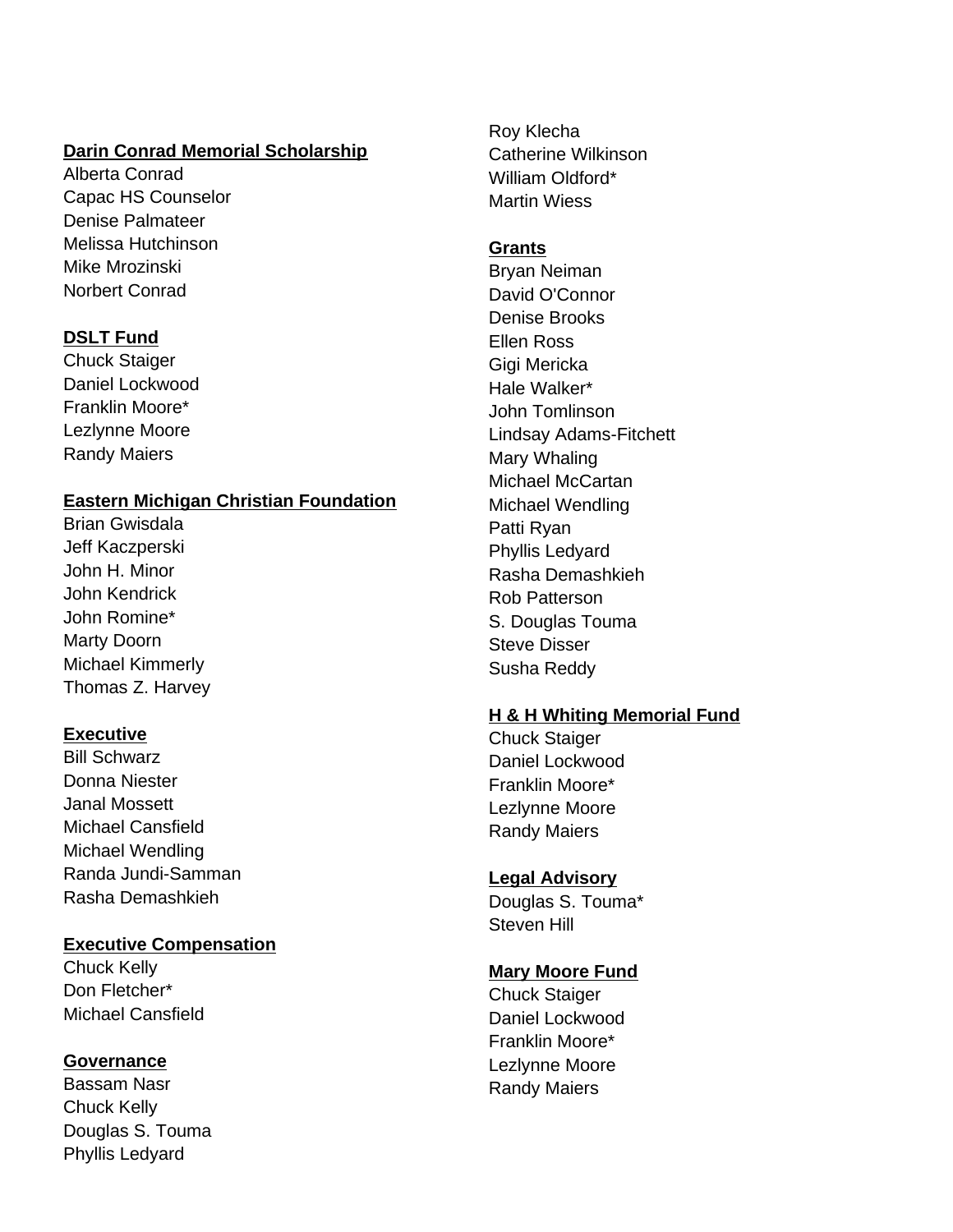# Committee Roster – as of January 2016

#### **Marysville Community Endowment Fund**

Brian Moran Deb Turnbull Fred Shaw John Kendrick\* Ketha Knuth

#### **Native American Fund**

Bill LeCaine\* Brenda Martin Rick DeLange Rick Warner Walter Wypych

#### **Finance & Investment**

Bill Schwarz\* Daniel Lockwood Don Fletcher Geof Kusch Harold Burns James Charron Jonathan Meldrum Nicholas DeGrazia\*\* Patricia Manley Roy Klecha Steve Schweihofer Timothy Ward

#### **Randy Sugars Memorial Scholarship**

2 Members of the Sugars Family St. Clair High School Counselor St. Clair High School Teacher St. Clair High School Vice Principal

#### **Real Estate**

Gerald Kramer Michael Cansfield

#### **Rene Desmarais Memorial Fund**

Father Brian Cokonougher James Copping Jim Wood John Monaghan Keith Flemingloss\* Margaret Hale

Mary Fran Caza Nancy Marcero Robert Nickerson Teresa O'Donnell Tim Wilkins

#### **Scholarship**

Susan Ellerkamp Mary Schneider Diane Slingerland Dan Wilhelm

#### **Women's Initiative**

Ann Murphy Carolyn Crowe Ellen Ross Helen McCartan Janal Mossett\* Juanita Gittings Kathy Swantek Lindsay Adams-Fitchett Marnie Rossow Randa Jundi-Samman\*\* Therese Damman

# **Youth Advisory Council (YAC)**

Abbey Dombrowski Alexis Smith Allison Urban Ashley Beattie Buddy Brosky Caitlin Santer Cameron Parslow Dakota Delange Delaney Ward Eamon Eberhard Ellie Kolar Giani DiTripani Hani Nasr Jillian Hoffman John Betrus Jordan Tomlinson Joshua Wiegand Karli Klocke Kit Harmer